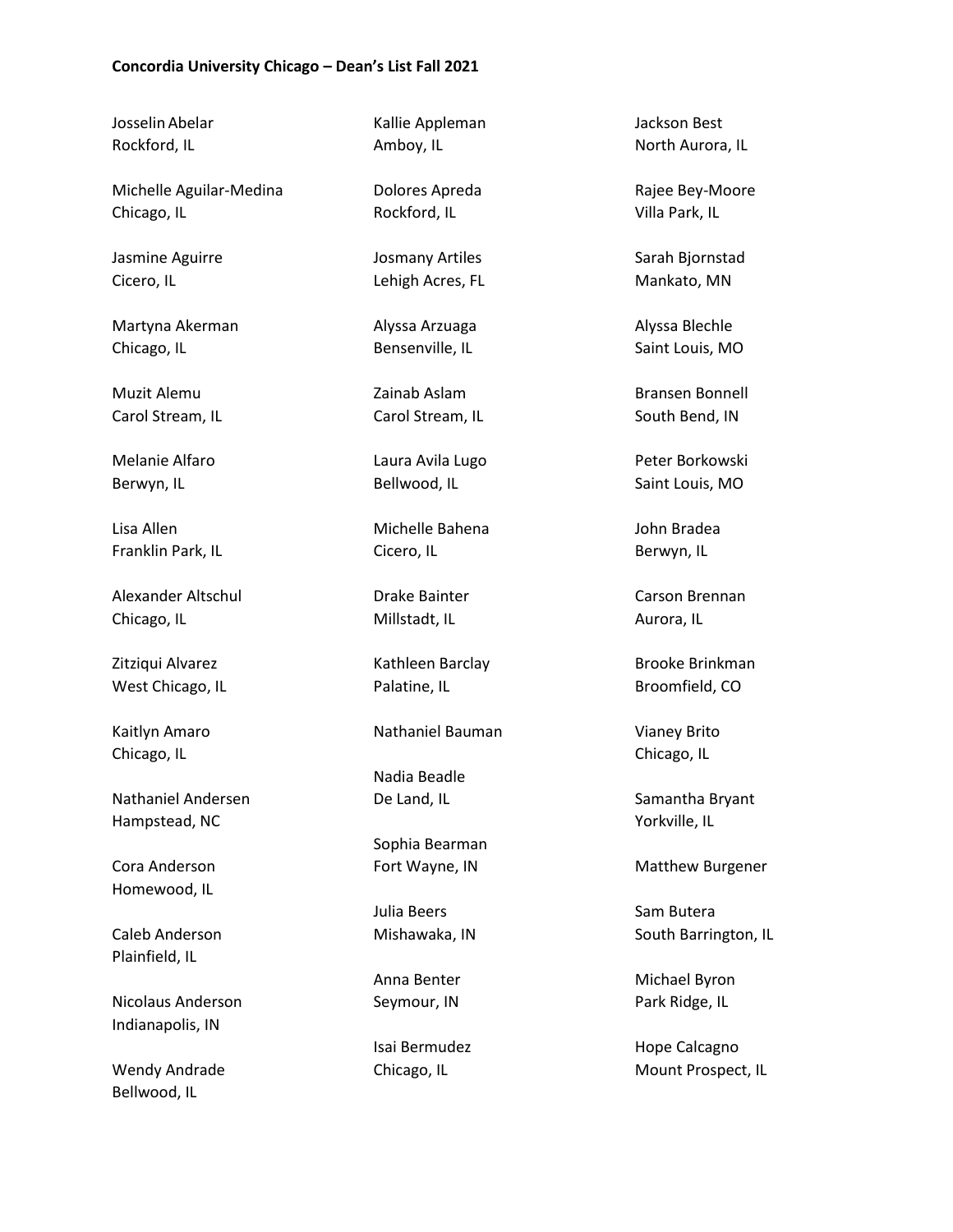Jocelyn Cambron Berwyn, IL

Diana Canjura Wheaton, IL

Erik Cano Bellwood, IL

Cole Carman Centennial, CO

Kirstan Carpenter Saint Robert, MO

Jaida Carr Livermore, CA

Yasmin Carrillo Chicago, IL

Heath Carter Lake Odessa, MI

Nicole Chappell Fort Wayne, IN

Vivian Chellberg Wheaton, IL

Dominick Christiansen Plainfield, IL

Emil Clausing Garden Prairie, IL

Matthew Clayton Mascoutah, IL

Elle Coats Martinton, IL

Sarah Coleman Elmwood Park, IL Isaac Conrad Saint Peters, MO

Tylia Cooper Roper, NC

Jessica Cornelio Cicero, IL

Jailine Cortes-Mendez Cicero, IL

Giselle Covarrubias Cicero, IL

Christian Covington Corinth, TX

Emily Cyrwus Chicago, IL

Krista Dahlstrand Villa Park, IL

Jazlyn Davis

Leonardo De La Torre Carpentersville, IL

Christian De Leon Chicago, IL

Elias De Santiago Chicago, IL

Antonia DeGeorge Papillion, NE

Joel Diaz Chicago, IL

Omar Diaz Maywood, IL

Carianice Diaz Trujillo Alto, PR

Eve Dicken Saint Louis, MO

Joshua Dillaha Sierra Vista, AZ

Tyler Dorsch Phoenix, AZ

McKenna Doyle Brookfield, IL

Paul Dumitras Homer Glen, IL

Melissa Duque Cicero, IL

Natasha Duran Beecher, IL

Lillian Dye Raleigh, NC

Konrad Dzioch Carol Stream, IL

Regan Edkin Illinois City, IL

Ihuoma Edwards Minneapolis, MN

Martin Egbo Darien, IL

Allie Eggleston Ashtabula, OH

Caleb Egland Peoria, IL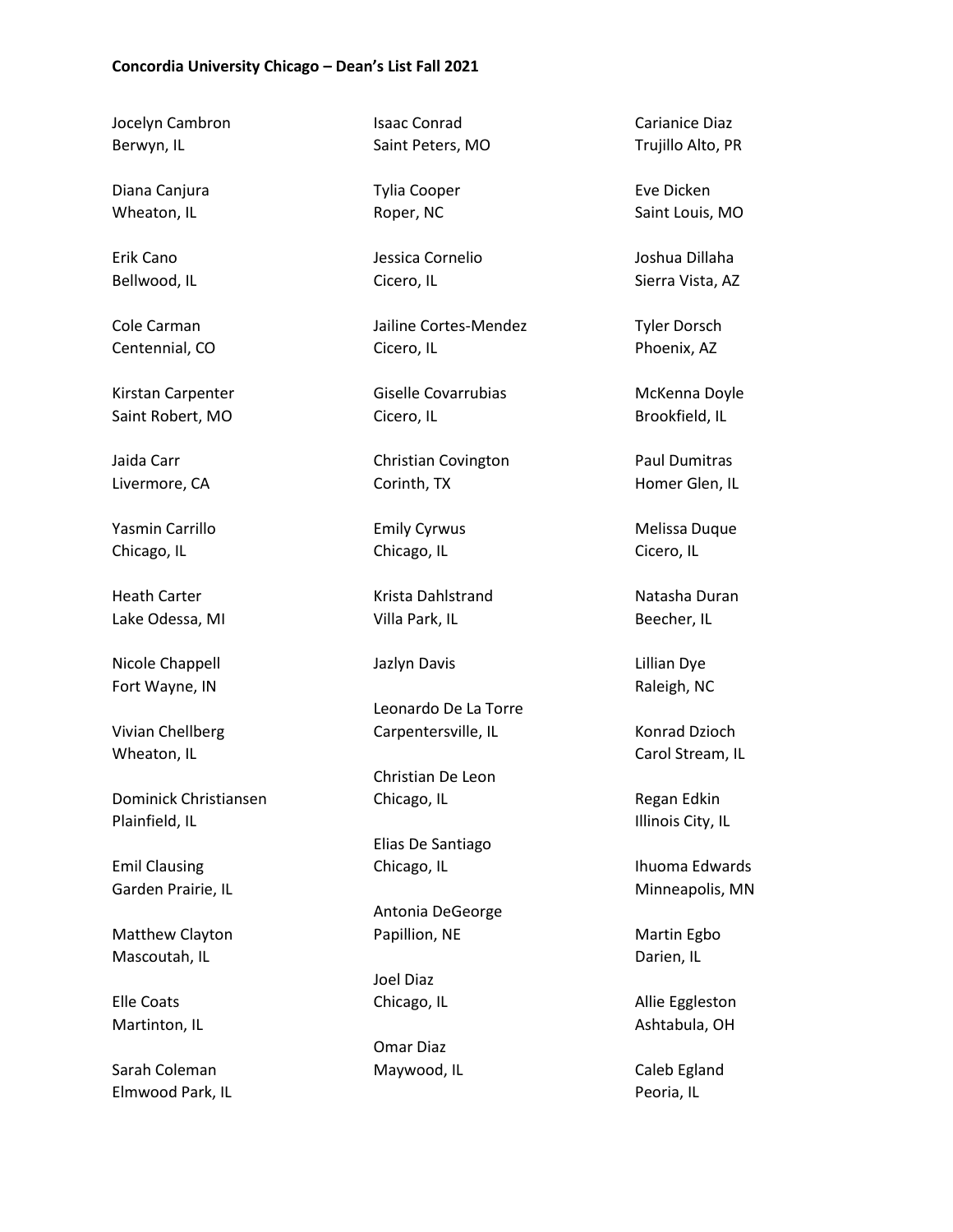Haley Eisenhauer Fort Gratiot, MI

Nicole El-Asmar Springfield Gardens, NY

Rebekah Engebretson Antigo, WI

Jack Engelder Kokomo, IN

Samantha English Grant Park, IL

Samuel Epperly Elgin, IL

Abel Erculano Bellwood, IL

Citlalli Espinoza Cicero, IL

Gabriella Ettorre

Paige Fanguy Dallas, TX

Anthony Fasso Lyons, IL

Teresa Ferrusca Waukegan, IL

Zachary Figliuolo Park Ridge, IL

Vladimir Filenkov Redmond, WA

Christopher Fimbrez Joshua, TX

Miranda Flanagan Schiller Park, IL

Ronnalynn Fleming Rockford, MI

Macallister Foley Chicago, IL

Jacob Franck Duluth, MN

Eli Frank Saginaw, MI

Michael Frank Fort Wayne, IN

Michelle Frerking Fort Wayne, IN

Melanie Gallardo Elgin, IL

Andrew Gallup River Grove, IL

Daniela Gama Chicago, IL

Victor Garcia Berwyn, IL

Kevin Garcia Chicago, IL

Jordan Garcia West Chicago, IL

Kate Gavin Wheaton, IL

Jessica Geng Phoenix, AZ

Madalynn Georgopoulos Riverside, IL

Danzcel Gerona Bartlett, IL

Michael Giera Hickory Hills, IL

Samantha Giron Westchester, IL

Carter Gledhill Arlington Heights, IL

Grace Glodoski Plainfield, IL

Gillian Gloska Mount Holly, NJ

Nathan Godar Joliet, IL

Melanie Goman Chicago, IL

Gerardo Gomez Berwyn, IL

Meww Gomez Charlotte, NC

Rafael Gonzalez Jr. Chicago, IL

Claudia Grabenhofer Sturtevant, WI

Natalie Grady Noblesville, IN

Madalyn Graves Cincinnati, OH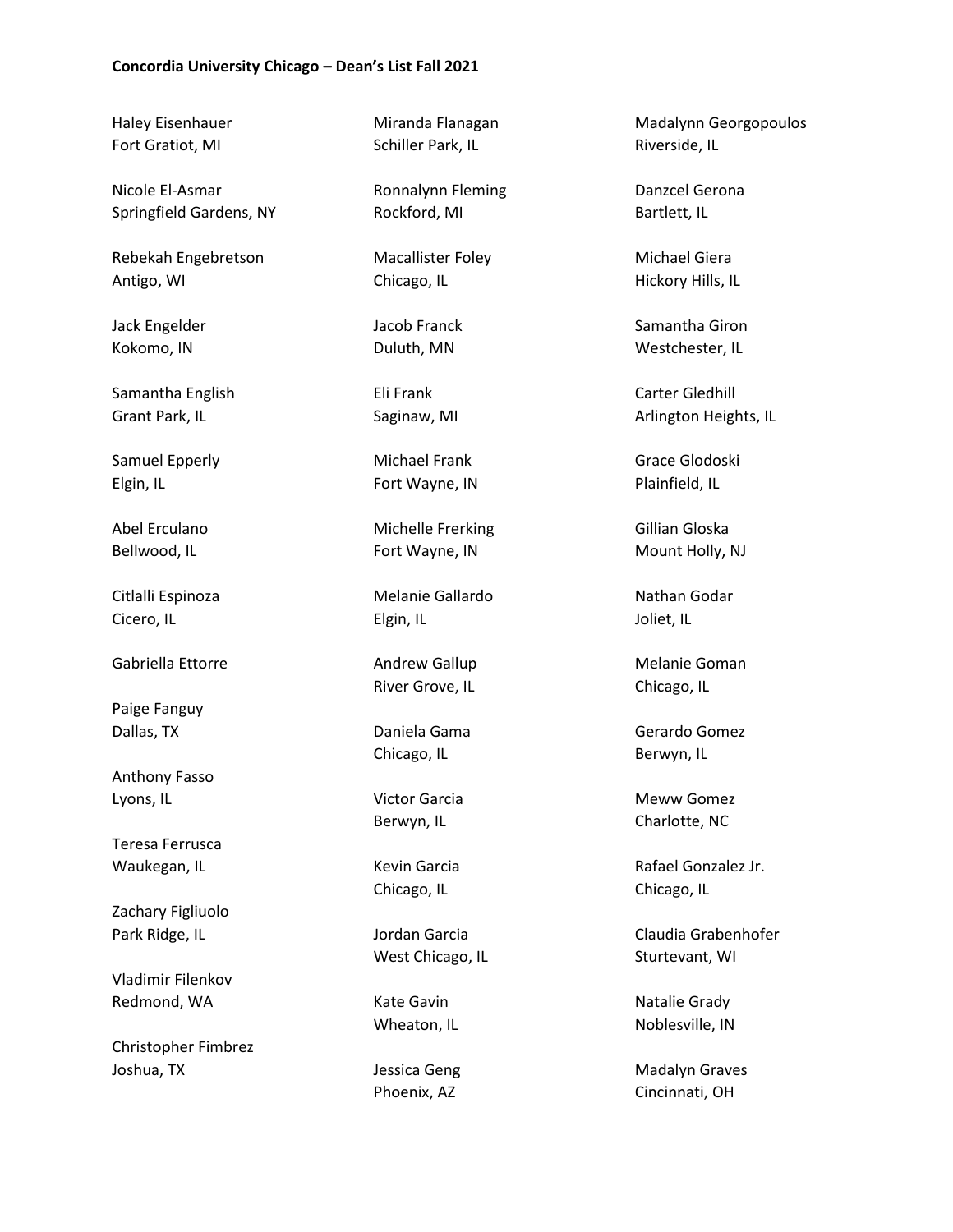Joy Greco Brookfield, IL

Brooklyn Gromko Wyoming, MI

Ashley Grove Pontiac, IL

Cindy Guadarrama Chicago, IL

Kristen Guerrero Western Springs, IL

Caleb Gustafson Merrill, WI

Rafael Guzman Northlake, IL

Grace Hadler Stone Park, IL

Corrie Hager Austin, TX

Kathiryn Haidl Saint Charles, IL

Grace Hammill Joy, IL

Gabrielle Harding Rochelle, IL

Latoya Harvey New Orleans, LA

Brent Hatten Olney, IL

Lora Haupt Northville, MI Isabelle Hefele Manchester, MO

Kieran Heller Whitefish Bay, WI

Alyssa Henline Garrett, IN

Ashley Hermansen Melrose Park, IL

Amelia Hessong Seymour, IN

Elijah Hickman Rensselaer, IN

Eduardo Hinds San Salvador

Olivia Hitz Murphy, TX

Adam Ho Melrose Park, IL

Jennifer Hodges Charleston, SC

Alexis Holliday Berwyn, IL

Tori Holsten Crystal Lake, IL

Tyler Holubek New Lenox, IL

Alexa Hoover Fort Wayne, IN

Callie Hoover Fort Wayne, IN Hailey Howard Machesney Park, IL

Mary Jane Ingold Pontiac, IL

Hector Irizarry Chicago, IL

Racquel Isom Maywood, IL

Kevin Januska Bolingbrook, IL

Christopher Jensen Des Plaines, IL

Kate Johnson Lincoln, NE

Joseph Johnson Lockport, IL

Meghan Joost Chicago, IL

Rachel Jordan Lombard, IL

Marina Josipovic Park Ridge, IL

Vasiliki Kalogeropoulou Chicago, IL

Michael Kasik Chandler, AZ

Katie Kaufmann Auburn, IL

Fiona Kelly Lowell, MI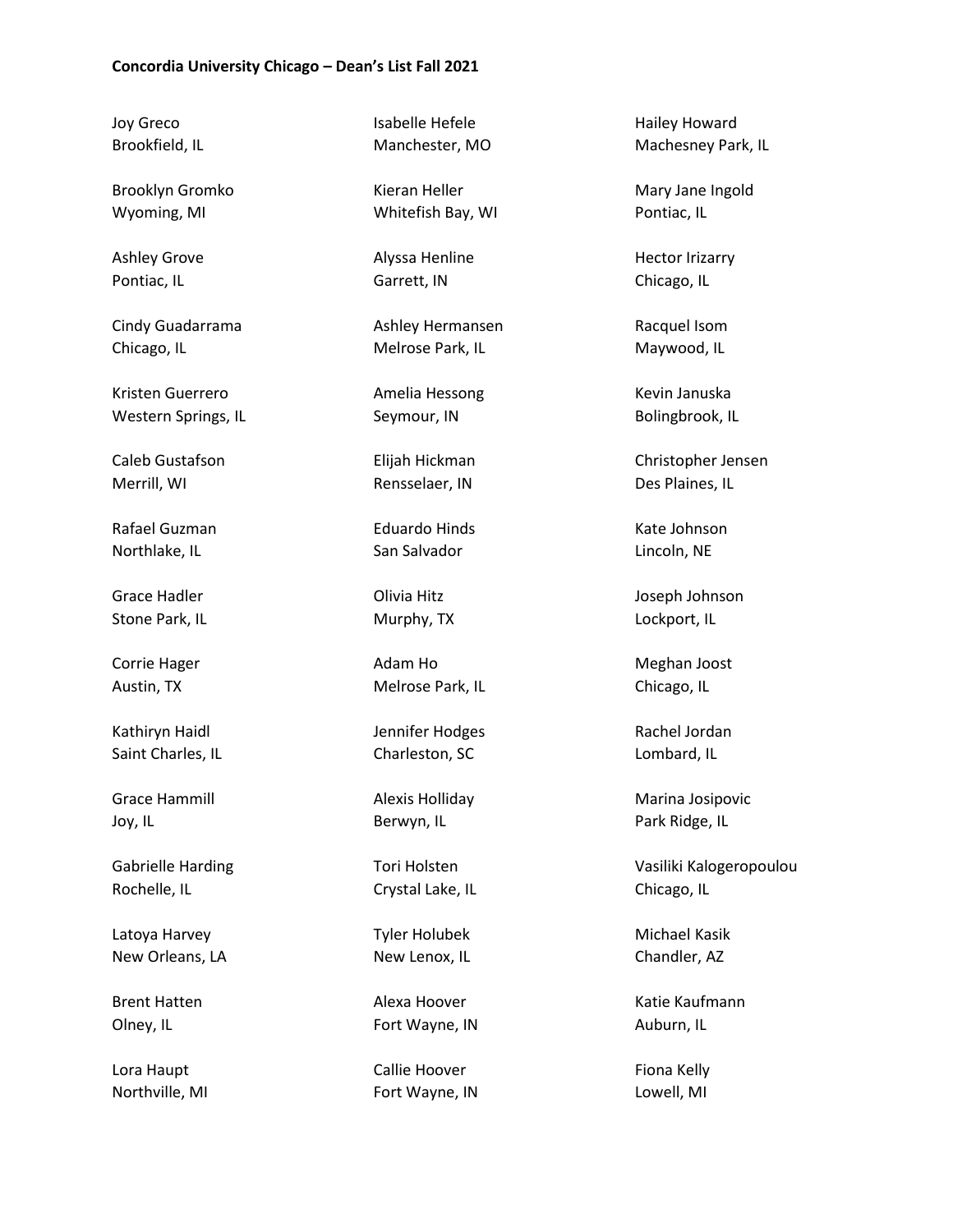Julia Kelly Ann Arbor, MI

Kiana Kelly Oak Park, IL

Ashley Kennedy Jackson, MN

Meghan Kennedy Glendale Heights, IL

Sarah Kirchhoff Sterling, IL

Karlee Knight Lake Station, IN

Faith Koenig Palatine, IL

Arabella Koepp Belle Plaine, MN

Alexis Kolakowski Gilberts, IL

Alyssa Kontopoulos Elmhurst, IL

Katie Korte Peru, IL

Sophie Kovachevich North Aurora, IL

Katherine Kuhn Canton, MI

Alexis Kuseski Longmont, CO

Marie Labellarte North Riverside, IL

Michael Labellarte North Riverside, IL

Grace Lamoreux Minneapolis, MN

Matthew Lams Brookfield, IL

Nettia Latham Chicago, IL

Olivia Lavallie Warrenville, IL

Anthony Lavelle Aurora, CO

Salvatore Lazzara Chicago, IL

Nathan Leborious Warner Robins, GA

Andrew Lechuga El Monte, CA

William Ledvort Berwyn, IL

Anne Lehmeyer Panama City, FL

Emily Leonard Chicago, IL

Kassandra Leyva Glendale Heights, IL

Kaitlynn Lighthall Brighton, MI

Matthew Linderman Chicago, IL

Melody Lipke Alamosa, CO

Christopher Livesay Medinah, IL

Sydney Lloyd Grand Forks, ND

Amy Lobo Park City, IL

Ariana Loizzo Addison, IL

Kyle Londre Spring Lake, NC

Amitza Lopez Berwyn, IL

Clarissa Lugo Chicago, IL

Erica Macias Melrose Park, IL

James Malo Elmwood Park, IL

Jessica Manjarrez Northlake, IL

Crystal Martillo Chicago, IL

Caleb Martin Fort Wayne, IN

Alyssa Martin Westchester, IL

Rosanna Martinelli Itasca, IL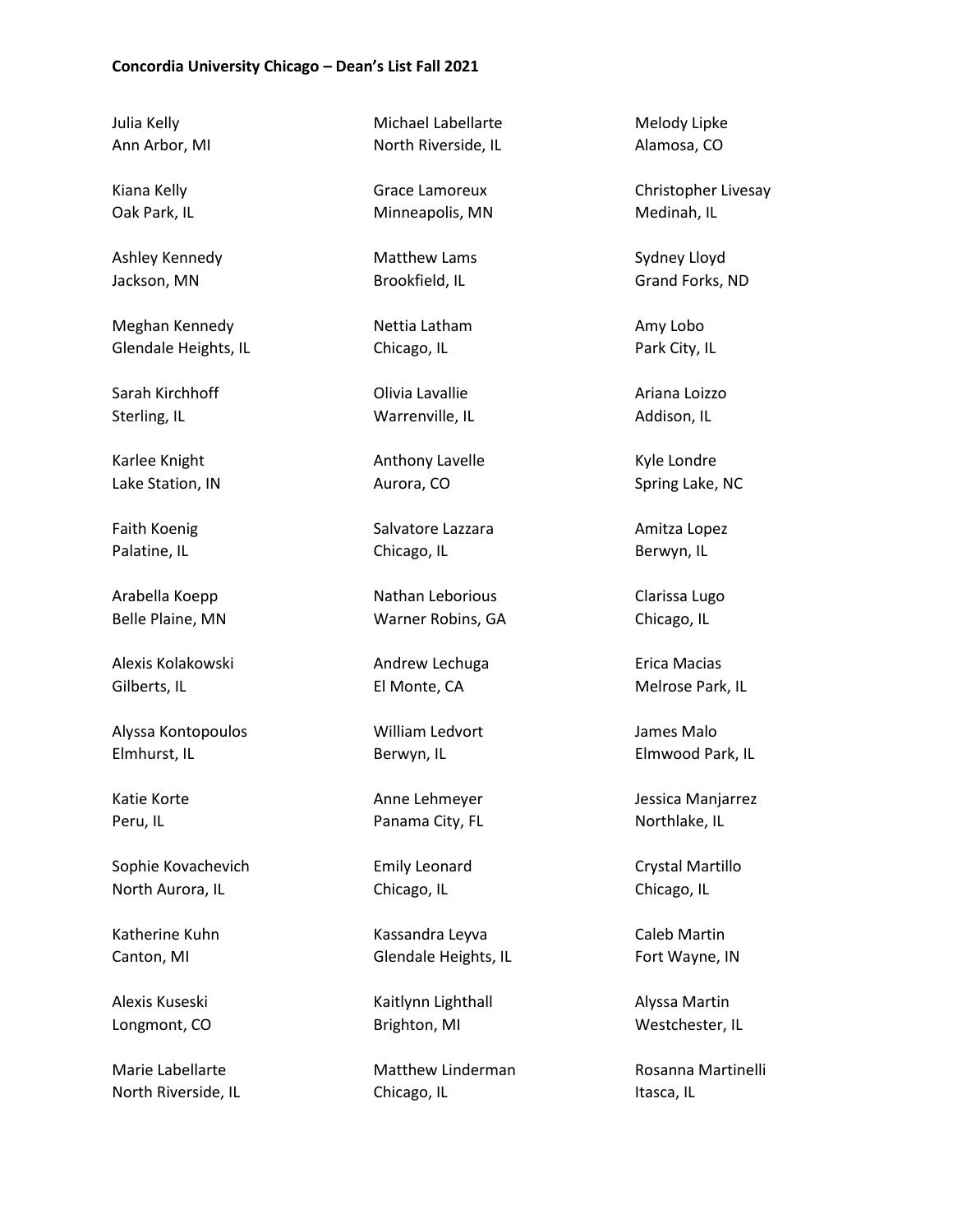Jessica Martinez Chicago, IL

Eduardo Martinez Chicago, IL

Michael Martinez Chicago, IL

Ariel Martinez Berwyn, IL

Lizbeth Martinez Chicago, IL

Roberto Martinez Berwyn, IL

Luis Martinez Berwyn, IL

Dontacia Mason Country Club Hills, IL

Charlene Mavraedis Tracy, CA

Margareta May Mayer, MN

Grayden McClellan Itasca, IL

Cabria McCraney Hillside, IL

Ryan McGee Chicago, IL

Maria Jose Mejia Climaco Santa Tecla

Adrian Mendez Plano, IL

Alejandro Merino Vazquez Berwyn, IL

Abigail Merkler Saint Louis, MO

Jessica Mette Silverdale, WA

Abigail Mielke Elkhart, IN

Mariah Mielke Indianapolis, IN

Emma Milam Slinger, WI

Matthew Miller Chicago, IL

Brinn Miller Fort Wayne, IN

Grace Miller Hoffman Estates, IL

Jacob Mills Peotone, IL

Gabrielle Mintrup Roselle, IL

Tomas Mireles Maywood, IL

Monika Misiaszek Chicago, IL

Kiarra Mitchell Willowbrook, IL

Haley Mohr Pingree Grove, IL Amaris Montes Maywood, IL

Elizabeth Mora Melrose Park, IL

Lizbeth Morales Chicago, IL

Steven Morales Cicero, IL

Sebastian Morales Maywood, IL

Tabitha Mucci Chicago, IL

Jesse Muehler Fenton, MO

Hope Muehler Fenton, MO

Faith Muehler Fenton, MO

Rachel Mueller Grand Rapids, MI

Marty Murphy Eureka, MO

Nina Naes Saint Louis, MO

Layla Nasra Berwyn, IL

Valeria Nevarez Cicero, IL

Panaiot Nikolov River Forest, IL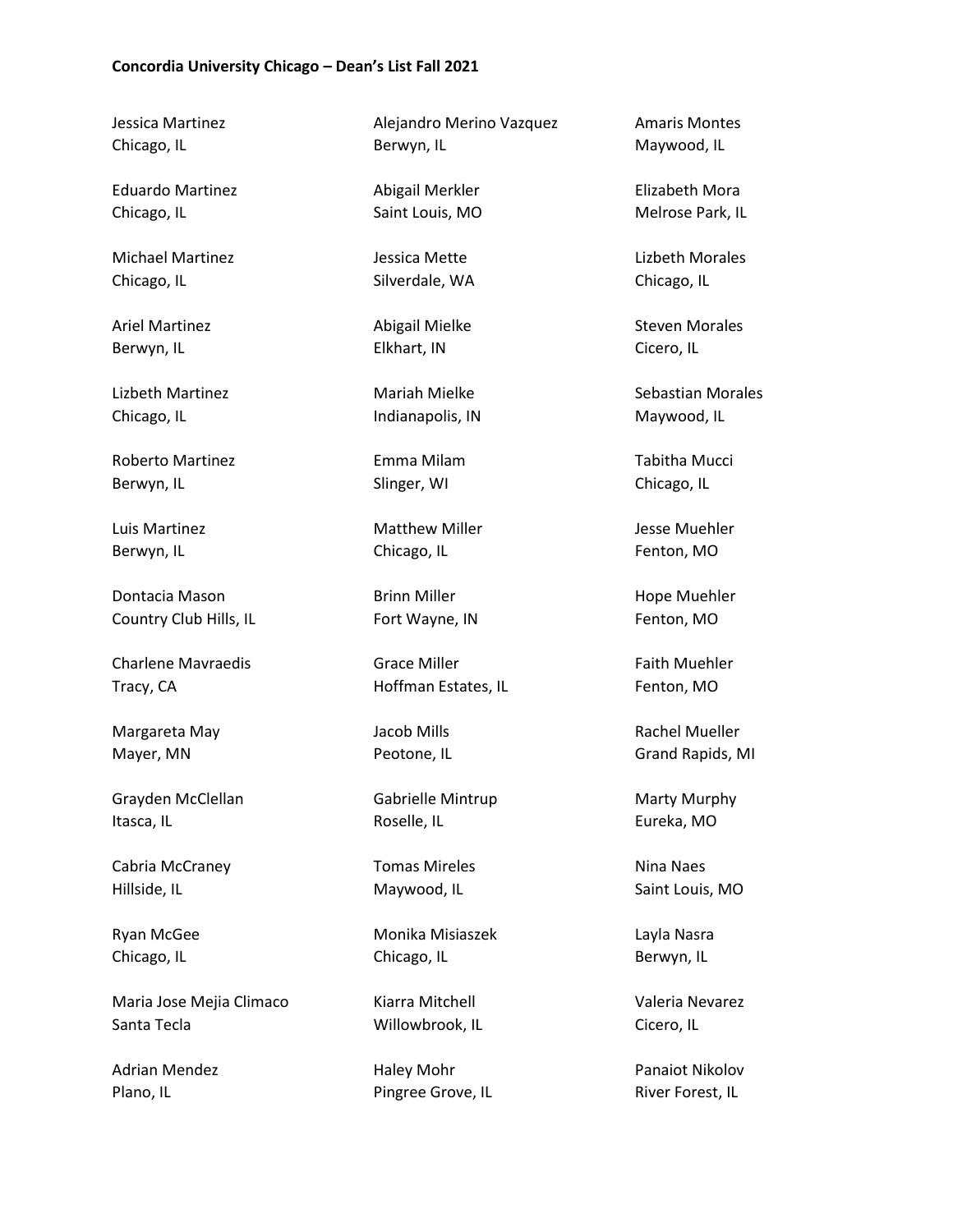Cameron Noerr Redlands, CA

Hannah Norris Highland, IL

Tegan Oas Shingle Springs, CA

Gina Oddo Chicago, IL

Sandra Ojeda Berwyn, IL

John O'Mara Oak Park, IL

Leslie Ortega Berwyn, IL

Gladys Ortega Melrose Park, IL

Isabel Ortiz Homer Glen, IL

Abigail Ortiz Chicago, IL

Oladapo Osinaike Round Lake, IL

Damian Osuna Melrose Park, IL

Keshaun Paisley Coral Springs, FL

Bibiana Paredes Cicero, IL

Jessica Parker Algonquin, IL

Ashley Parker-McCarthy Chicago, IL

Parth Patel Lansing, IL

Sydney Paulauskis-Lauher Bloomington, IL

Julianna Paulsen Villa Park, IL

Collin Pease Elmwood Park, IL

Marisol Perez Chicago, IL

Mikala Perino Vail, AZ

Reeba Perookattu Edison, NJ

Cecily Peterson Mascoutah, IL

Racy Peterson Park Ridge, IL

Rebecca Pieroni Montgomery, IL

Mike Pierson Chicago, IL

Emily Pineda Hanover Park, IL

Caleb Pitts-Bowie Flossmoor, IL

Alaina Poe Carroll, OH Abigail Porter Phoenix, AZ

Julian Powers Redlands, CA

Amanda Poynter Batavia, OH

Troy Pratley Saint Joseph, MI

Caleb Price Cincinnati, OH

Brianna Pritchard Anchorage, AK

Tony Prosia Berwyn, IL

Kolson-Ethan Pua South San Francisco, CA

Anthony Pullano Park Ridge, IL

Michael Pullia Lombard, IL

Marriah Pummill East Peoria, IL

Delanie Rackham Gresham, OR

Angelica Rafacz Oak Lawn, IL

Makynna Reiff Montrose, CO

Aaron Reynolds Fort Wayne, IN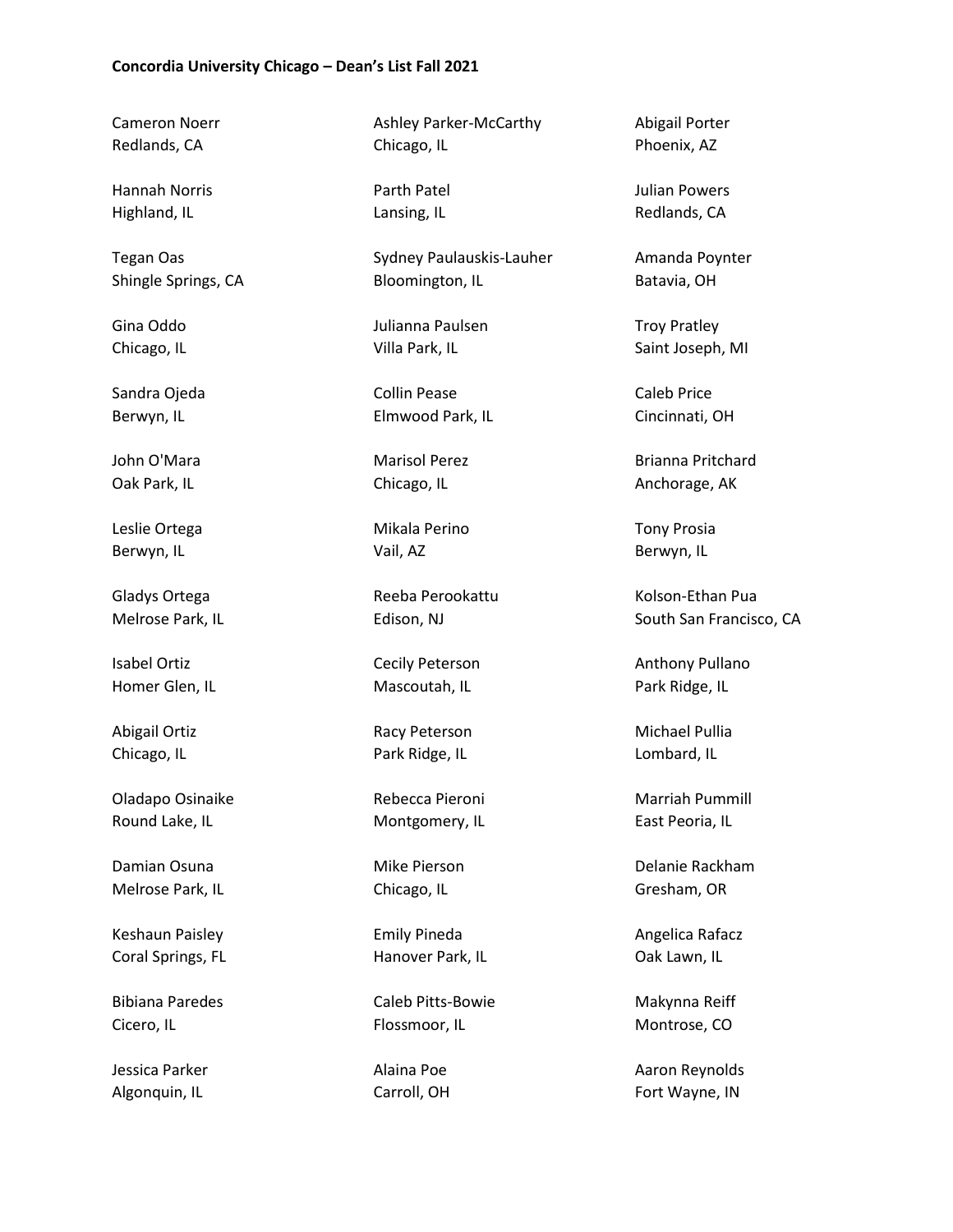Adrian Rivera Hernandez Chicago, IL

Kate Roberts Pontiac, IL

Stephanie Rocco Levittown, NY

Oralia Rodriguez Chicago, IL

Adriana Rodriguez Berwyn, IL

Zarelly Rodriguez Chicago, IL

Giovanni Rodriguez Maywood, IL

Matthew Rodriguez River Grove, IL

Damian Rojas Joliet, IL

Amber Rosenbaum Berwyn, IL

Anthony Rossi Chicago, IL

Izak Ruddell Saint Joseph, MI

Katelin Saalfrank Lake Stevens, WA

Kristina Sajic Morton Grove, IL

Christian Salemink Saint Louis, MO

Natalie Salinas Westchester, IL

Aide Salinas Garland, TX

Andres Salvador Chicago, IL

Vincent Sartori Crest Hill, IL

Chloe Schaafsma Lockport, IL

Kaylee Schmidt Murfreesboro, TN

Savannah Schmitz Waterloo, IA

Zachary Schmitz Sheboygan, WI

Kathryn Schrems South Bend, IN

Abigail Schult Seymour, IN

Edmond Schulthess Chicago, IL

Jesse Schultz Lenexa, KS

Adam Schweyer Fort Wayne, IN

Margaret Shasko Canton, MI

Gabrielle Sianez Chicago, IL

Grace Sielaff Phoenix, AZ

Katherine Sievert Greenfield, WI

Kassandra Silenzi Carpentersville, IL

Liliana Silva Lombard, IL

Benjamin Simmons Dallas, GA

Joseph Sivits Sterling, IL

Anika Slayton Saint Charles, MO

Lydia Smith Dyer, IN

Adam Smith Addyston, OH

Hannah Sochowski Red Bud, IL

Sashenka Soto Franklin Park, IL

McKenna Stanley Hampshire, IL

VictoriaSteele Elizabethtown, KY

Lydia Steinhaus Fairmont, MN

Bailey Steinkamp Cary, IL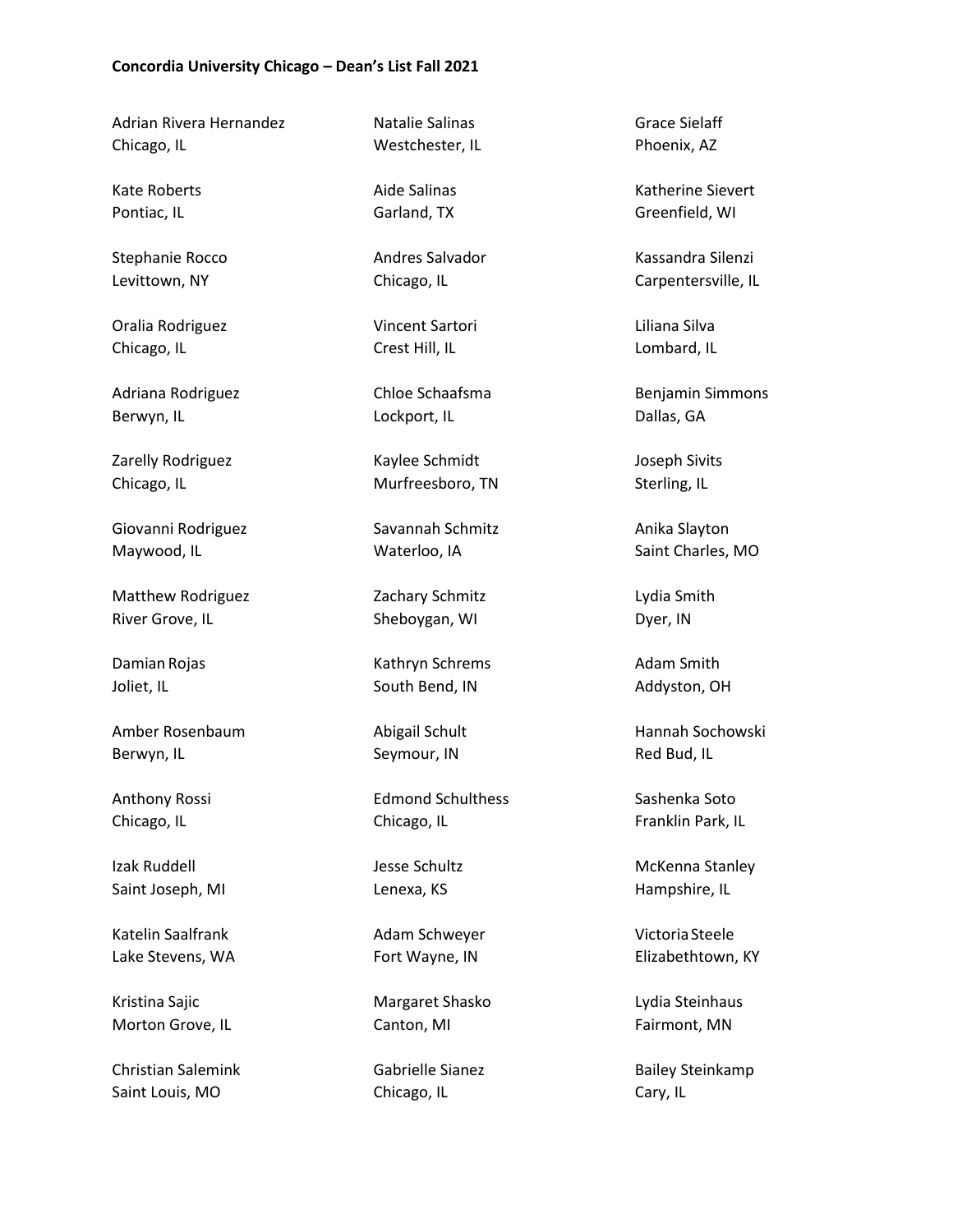Sydney Sterrett Lafayette, IN

Peter Stigdon Catonsville, MD

Katie Stonich Sadieville, KY

Eleanor Strable Onida, SD

Mackenzie Straulin Johnsburg, IL

Clark Stutsman Elkhart, IN

Julian Tapia Franklin Park, IL

Kelly Tarasiewicz Chicago, IL

Cody Taylor Frazier Park, CA

Meesha Terral Mobile, AL

Ethan Thiakos Forest Park, IL

Amanda Thieme Columbia, MO

Joshua Thieme Columbia, MO

Jada Thomas Broadview, IL

Joshua Thomas Lansing, IL

Michael Thompson Chicago, IL

Wacey Thompson Potomac, MT

Kallie Tierney Corona, CA

German Tinoco Lyons, IL

Michael Tobin Hickory Hills, IL

Adam Torok Tamarac, FL

Esmeralda Torres Melrose Park, IL

Daniel Valdez Cicero, IL

Jena Valencia Berwyn, IL

Charlotte Valentine Chicago, IL

Julisa Vasquez Chicago, IL

Andres Vazquez Chicago, IL

Michael Vazquez Cicero, IL

Sergio Vazquez Concord, CA

Isabelle Vernengo Plainfield, IN

Stephania Vicheva Skokie, IL

Grasiela Victor Des Plaines, IL

Monica Vierra Stevinson, CA

Christopher Villafuerte Oak Lawn, IL

Jeanette Villalobos Chicago, IL

Michael Vinyard Kansas City, KS

Addison Vogt Wentzville, MO

Nicholas Vukalovich Loves Park, IL

Matthew Vukalovich Loves Park, IL

Jennifer Wagner Schaumburg, IL

Nuala Walsh Orland Park, IL

Luke Walsh Lombard, IL

Karissa Walters Zeeland, MI

Alissa Warchol Harwood Heights, IL

Carly Waters Everett, WA